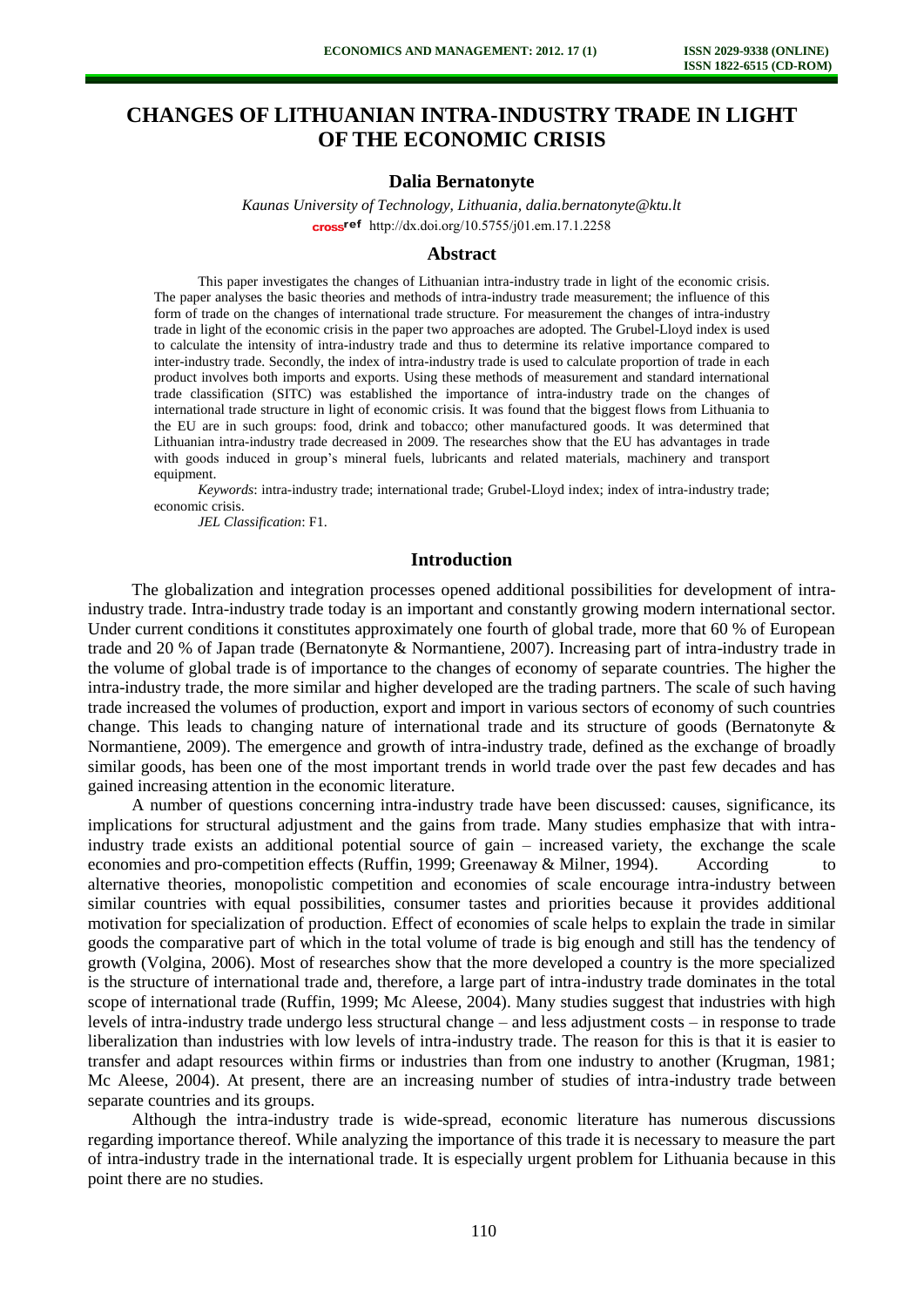The following are the dominating approaches of measurement of importance of intra-industry trade: The Balassa index, Grubel-Lloyd index, The Aquino formula, The Bergstrand method, index of marginal intra-industry trade and etc. (Aquino, 1978; Balassa, 1966; Bergstrand, 1990; Grubel &Lloyd, 1975; Hamilton & Kniest, 1991).

Current economic integration processes expanded the boundaries of the European Union thus influencing tendencies of changes of intra-industry trade. Globalization and economic integration to the EU has highlighted problems of Lithuanian industry and the whole economy competitiveness (Snieska, 2008). The global financial and economic crisis had a huge impact on the changes of intra-industry trade. Analysis shows that in 2009 intra-industry trade between members states of the EU decreased. However, presently researches investigating such changes are missing. Therefore, actual problem is to estimate the changes of Lithuanian intra-industry trade in light of the economic crisis.

**The object of this research:** Lithuanian intra-industry trade.

**The aim of research:** to analyze the changes of Lithuanian intra-industry trade in light of the economic crisis. Seeking for this aim, the following research tasks to be accomplished:

- to perform the analysis of the basic theories of intra-industry trade;
- to analyze the basic methods of intra-industry trade measurement;
- to present comparative analysis of changes of intra-industry trade between Lithuania and member states of the EU;
- to estimate the importance of intra-industry trade on the changes of international trade structure.

**The methods of research are:** analysis and synthesis of the scientific literature analyzing problems of intra-industry trade, systematic statistical data analysis of the EU and Lithuanian international trade.

**Methodology of the research:** in order to examine the changes of intra-industry in light of the economic crisis two approaches are adopted. The Grubel-Lloyd index (1975) is used to calculate the intensity of intra-industry trade and thus to determine its relative importance compared to inter-industry trade. Secondly, the index of intra-industry trade is used to calculate proportion of trade in each product involves both imports and exports.

# **Theoretical analysis of intra-industry trade**

Many studies suggest that more developed countries and more specialized trade structure lead to higher intra-industry trade. Most of researches show that industries with high levels of intra-industry trade undergo less structural change – and less adjustment costs – in response to trade liberalization than industries with low levels of intra-industry trade. The reason for this is that it is easier to transfer and adapt resources within firms or industries than from one industry to another (Krugman, 1981; Mc Aleese, 2004). At present, there are an increasing number of studies of intra-industry trade between separate countries and its groups.

Classical approaches to international trade and specialization, such as David Ricardo's theory on relative comparative advantage provided the fact that different countries have comparative advantage in different production branches, and individual regions or countries should specialize in production and export of goods which can be produced comparatively cheaper than in other countries. Thus the goods that can be produced by other countries more effectively shall be imported. D. Ricardo provided the main principle of this theory: goods are more mobile between different regions than resources (work, capital, land). This assumption describes the theory of intra-industry trade. However, D. Ricardo's trade model is unable to explain the influence of trade on distribution of income within a country or what can be described by a comparative advantage. Thus trade theorists turn their attention to the Hecksher-Ohlin trade model.

In Hecksher-Ohlin model country exports goods, production of which consumes more relatively abundant resources of that country, and imports the goods, production of which consumes more relatively scarce resources of that country. Yet the empiric researches of Hecksher-Ohlin model failed. The reason was that the researched models failed to provide the fact that international trade has great influence on distribution of income. The main reason why international trade fails to provide the influence on distribution of income is that most international trade is intra-industry trade. When international trade takes places there is not massive redistribution of production factors from labour–intensive industries to capital–intensive industries. On the contrary, the production factors are redistributed within industries and this does not have the same impact as inter-industry trade.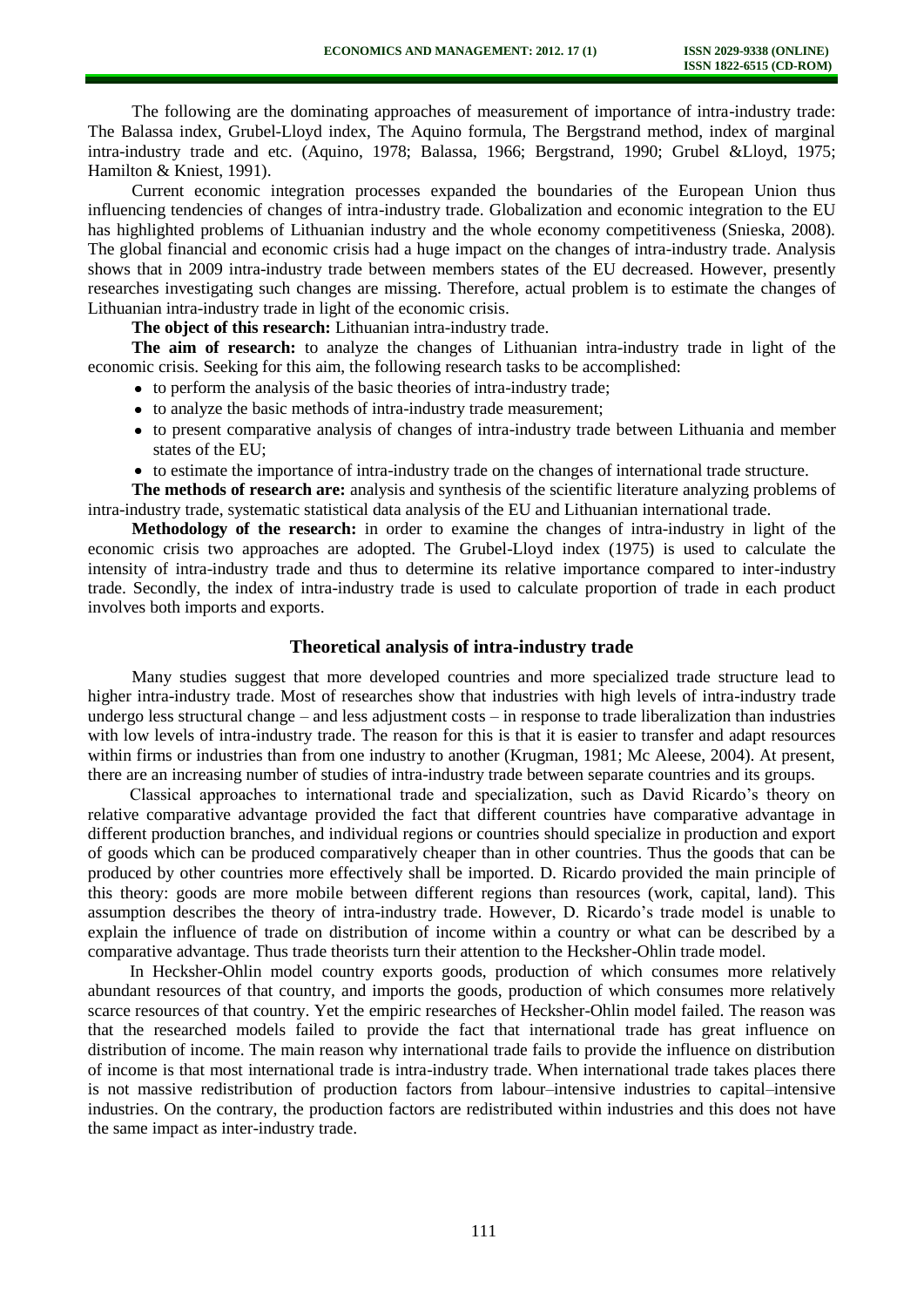Thus, the said theories analyzed the trade between countries with different provision of production factors. However, majority of global trade is conducted between the developed countries having similar economic structure and endowment of production factors (Bernatonyte& Normantiene, 2009).

During the 1980s, new trade theory models were developed to explain high levels of intra-industry trade and the large proportion of world trade between very similar countries (Amiti, 1998). New trade theory models challenged the traditional theories and provided a simple explanation for the observed intra-industry trade patterns. They emphasized the gains to trade associated with intra-industry trade in horizontally differentiated products based on imperfect competition, consumer preferences and other features of industrial organization. Theory of intra-industry was developed by a number of authors who found in recent developments in monopolistic competition theory the modelling techniques needed. In models of monopolistic competition, the preference for variety on the demand side combined with the preference of economies of scale on the production side play a crucial role in the increase of intra-industry trade. Consumers have a preference for the variety. However, only a small number of them are domestically produced. This happens because of increasing returns to scale, which favours the concentration of production by limiting optimal number of varieties that may be produced in each country. Intra-industry trade is prevalent in regions and industries where increasing return to scale in production, monopolistic competition and product differentiation play an important role, although endowments do not differ significantly between them. The new trade models postulates that increasing returns to scale and trade costs will induce activities to locate in regions with good market access away from remote areas, this will translate in inter-industry specialization between the core regions. Besides, scale economies will lead to intra-industry trade across companies, which will concentrate in the production of a unique differentiated product (Brülhart, 1998).

In order to understand the influence of the economic crisis on the changes of Lithuanian intra-industry trade it is necessary to analyze the problem of its measurement.

## **Methods of assessment of intra-industry trade**

Various methods are used for measuring intra-industry trade. Several alternative measures have been developed in the literature to assess the degree of intra-industry trade (Grubel-Lloyd index, The Aquino index, The Bergstrand method etc (Grubel, Lloyd, 1975; Aquino, 1978; Bergstrand, 1990). The index most often used to assess the importance of intra-industry trade was introduced by Grubel and Lloyd in 1975. Herbert Grubel and Peter Lloyd when examining the trade of the countries of the Organization for Economic Cooperation and Development (OECD) suggested the following formula to measure the importance of intraindustry trade:

$$
GL_i = [(X_i + M_i) - |X_i - M_i|] / (X_i + M_i) \cdot 100\%,
$$
 (1)

Where  $GL_i$  – index of intra-industry trade for industry i;  $X_i$  – value of export in industry i;  $M_i$  – value of import in industry i;  $X_i + M_i$  – total value of trade;  $|X_i - M_i|$  – trade balance industry i.

The value of  $GL_i$  ranges from 0 to 100. Thus the closer the  $GL_i$  value is to 100, the more important is intra-industry trade and vice versa, the closer the value  $GL_i$  is to 0, the more important is inter-industry trade. If  $X_i$  or  $M_i$  equal to 0, there is no intra-industry trade, and this index equals 0 because the country is only exporting or importing the products of a given branch. When  $GL_i = 100$ , two-sided trade is conducted: the country exports as much as it imports. In other words, the closer the value of  $GL_i$  is to 100 the larger the volume of intra-industry trade is (Grubel & Lloyd, 1975). In order to establish an average level of intraindustry trade, Grubel and Lloyd proposed the weighted index to arrive at an overall measure of intraindustry trade. They noticed that GL<sub>i</sub> is characterized by the tendency of reduction when the trade in goods is not balanced. Limitation of using this index is related to the reason that the value thereof is highly dependent on whether the branch of group of goods is defined. The wider the definition the larger the possibility that the countries trade in certain amount of differentiated goods within the limits of the groups of goods (branches) and, therefore, the value of this index is larger.

The traditional measure of intra-industry trade is used and the Grubel–Lloyd index calculated as:

$$
GL_i = 1 - [|X_i - M_i| / (X_i + M_i)], \qquad (2)
$$

Where  $X_i$  is the export in a certain line of goods and  $M_i$  – import in the same commodity group.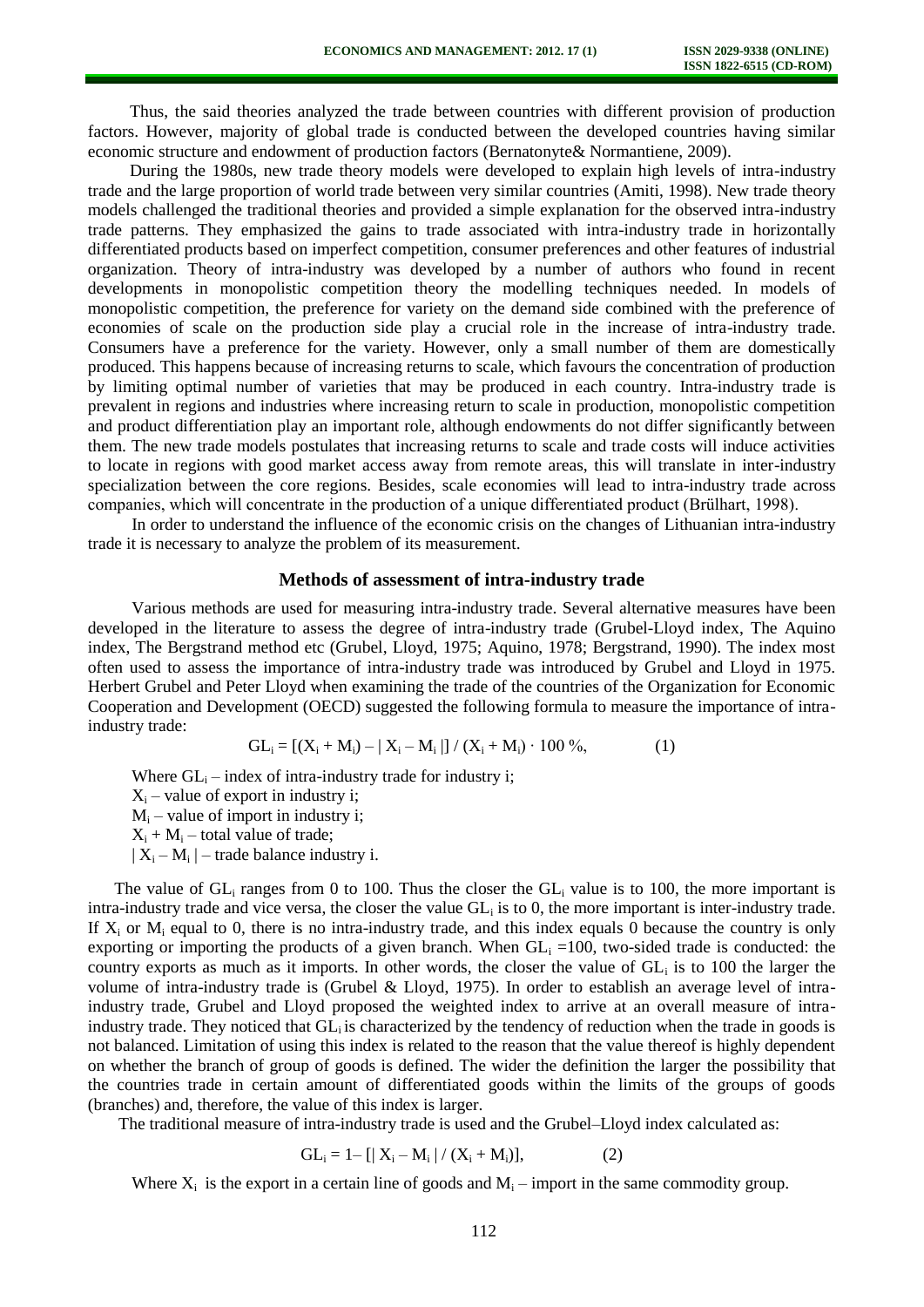The value of  $GL_i$  index can vary between 0 and 1, whereas the former denotes zero intra-industry trade and the latter corresponds to the situation where all trade is intra-industry. One should also note that trade imbalance between trading partners leads to downward deviation of the value of the GL<sub>i</sub> index, i.e. the theoretical maximum value 1, which corresponds to hundred-percent intra-industry remains unachievable. A series of low GL<sub>i</sub> index of one region or country reflect a centripetal process of industrial agglomeration and high specialization, while a series of high GL<sub>i</sub> index values reflect a centrifugal process of industrial dispersion.

Robert C. Feenstra and Alan M. Taylor established index of intra industry trade (Feenstra & Taylor, 2008). They suggested the following formula:

Index of intra-industry trade = (minimum of imports and exports)  $/ \frac{1}{2}$  (imports + exports) (3)

In the opinion of Robert C. Feenstra and Alan M. Taylor the index of intra-industry trade tell us what proportion of trade in each product involves both imports and exports: a high index (up to 100 %) indicates that an equal amount of the good is imported and exported, whereas a low index (0 %) indicates that the good is either imported or exported but no both (Feenstra & Taylor, 2008).

Regarding the fact that Grubel-Lloyd index is widespread and used for the analysis of intra-industry trade specialization in separate countries, it will be used in this study to analyze the importance of this kind of trade to the changes of nature and pattern of international trade.

## **Lithuanian intra-industry trade: empirical results**

Using the Grubel and Lloyd index and standard international trade classification (SITC) is calculated intra-industry trade index between Lithuania and its main partners during the 2005-2011(Table 1). For comparative analysis of Lithuanian intra-industry trade was selected EU countries witch are the main partners of country's export and import (Figure 1).

| <b>Countries</b>   | Year |      |      |      |      |      |      |  |
|--------------------|------|------|------|------|------|------|------|--|
|                    | 2005 | 2006 | 2007 | 2008 | 2009 | 2010 | 2011 |  |
| EU                 | 0.91 | 0.85 | 0.80 | 0.89 | 0.99 | 0.98 | 0.99 |  |
| Latvia             | 0.67 | 0.74 | 0.75 | 0.74 | 0.83 | 0.87 | 0.84 |  |
| Estonia            | 0.77 | 0.79 | 0.93 | 0.80 | 0.59 | 0.78 | 0.64 |  |
| Germany            | 0.64 | 0.59 | 0.65 | 0.63 | 0.87 | 0.91 | 0.92 |  |
| Poland             | 0.67 | 0.64 | 0.59 | 0.61 | 0.79 | 0.87 | 0.81 |  |
| <b>Netherlands</b> | 0.77 | 0.97 | 0.66 | 0.85 | 0.94 | 0.95 | 0.95 |  |
| United Kingdom     | 0.77 | 0.91 | 0.94 | 0.70 | 0.59 | 0.54 | 0.59 |  |
| Sweden             | 0.95 | 0.98 | 0.83 | 0.93 | 0.91 | 0.98 | 0.97 |  |

**Table 1.** Intra-industry trade between Lithuania and its trading partners in 2005-2011

*Source:* Author's calculation, Eurostat Comext database, January, 2012.

Results presented in Table 1 reveal that generally intra-industry trade in Lithuania consist the majority part of total trade. A high level of intra-industry trade is usually attributed to a number of country specific factors, including its close geographical proximity, similar level of development, similar consumer tastes, culture, institutional, political and transport links. The analysis of intra-industry trade between Lithuania and the EU shows that the value of  $GL_i$  index is close to 1 (Table 1). This is related to the fact that the EU is the main Lithuanian trading partner: share of export of goods to the EU in the total export during 2005–2011 were the largest. This was also characteristic to the import from EU. Such a tendency remained through 2004, when Lithuania became a member of the EU. In 2011 export of Lithuanian goods to the EU comprised 61.4 % of total export and import from the EU –55.9% of total import (Foreign trade in 2011, 2012). As we can see from Table 1, growth tendency is characteristic to Lithuanian intra-industry trade with Latvia, Germany, Poland and Netherlands, but in 2008 these indices –decrease (Table 1). It is connected with economic recession in all countries of the EU.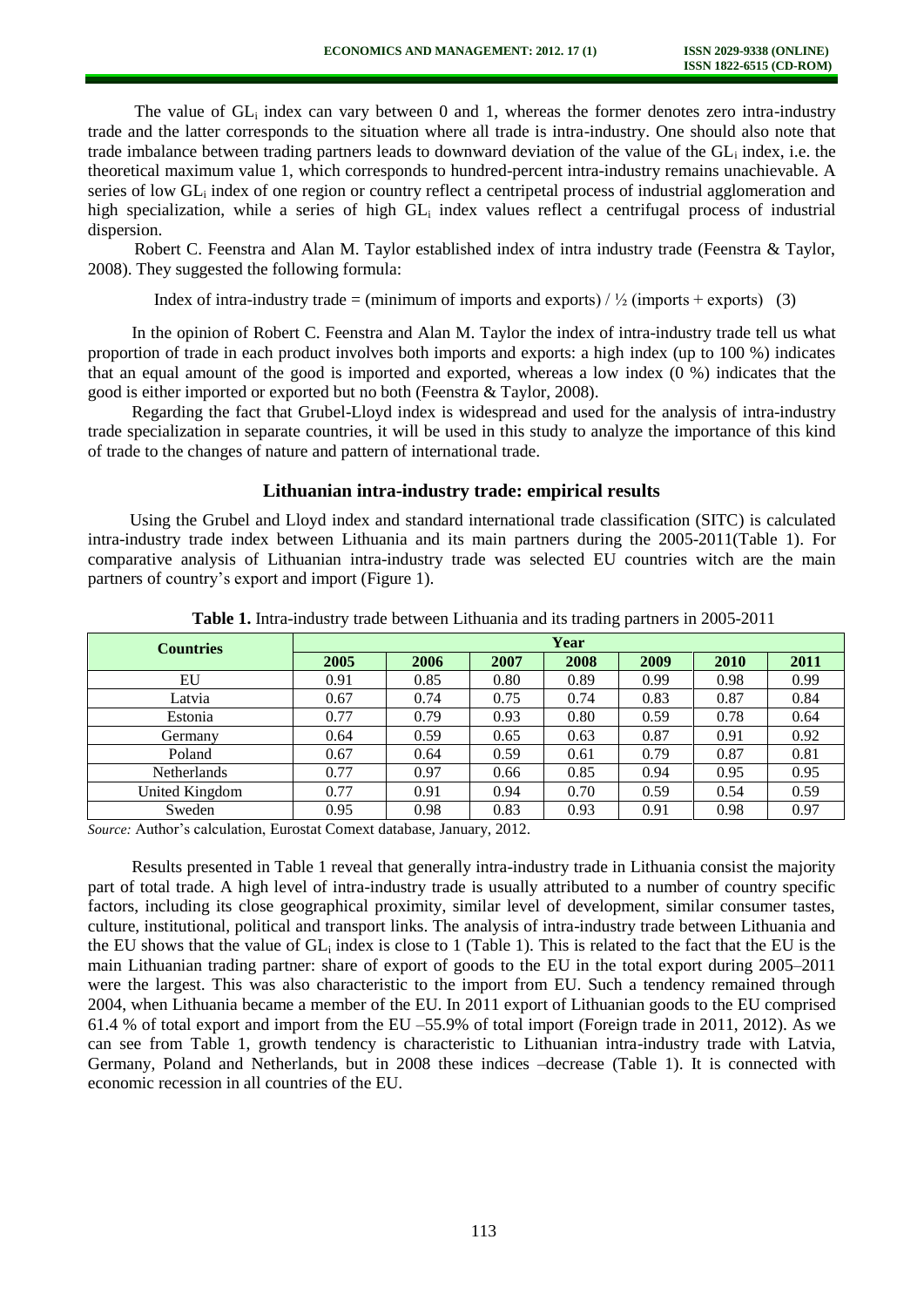

**Figure 1.** The share of export and import between Lithuania and member states of the EU in 2011, % *Source:* Author's calculation, Statistics database of Lithuania, January, 2012.

The analysis shows that in 2011 the share of Lithuanian export to Latvia, Germany, Poland and Netherlands was the largest. This was also characteristic to the import from these countries (Figure1).

When analyzing intra-industry trade between Lithuania and EU according to SITC we see that huge differences in separate groups prevail (Table 2).

Data of Table 2 show that trading in food products drinks, tobacco; chemicals, related products and other manufactured goods during 2010 not only increased if compared to 2005 but also were the largest (Table 1). Such situation was determined by many reasons, mainly, abolition of customs taxes for food products and alcoholic drinks from the EU States. This reduced the prices of these products, increased consumption and import thereof. On the other hand, during the examined period of time from 2005 to 2010 export of the said goods increased (Foreign trade in 2011, 2012). Thus, the changes of index of intra-industry of this branch show not only the increased level of specialization of this branch but also the ability of manufacturers to compete under more open trading conditions when Lithuania became the member of the EU. After Lithuania became a member of the EU, the consumption of manufactured goods (especially long-term ones) increased. However, having the trading regime with EU and other countries changed Lithuania exports most of manufactured goods, thus, index of trade in these goods are close to 100 % (Table 2).

| <b>SITC</b>                                              |  | Year |      |      |      |      |  |  |
|----------------------------------------------------------|--|------|------|------|------|------|--|--|
|                                                          |  | 2006 | 2007 | 2008 | 2009 | 2010 |  |  |
| Food, drink and tobacco $(SITC 0+1)$                     |  | 0.97 | 0.99 | 0.86 | 0.95 | 0.95 |  |  |
| Raw materials (SITC $2+4$ )                              |  | 0.81 | 0.73 | 0.83 | 0.80 | 0.76 |  |  |
| Mineral fuels, lubricants and related materials (SITC 3) |  | 0.14 | 0.20 | 0.08 | 0.11 | 0.20 |  |  |
| Chemicals and related products (SITC 5)                  |  | 0.64 | 0.77 | 0.86 | 0.81 | 0.82 |  |  |
| Machinery and transport equipment (SITC 7)               |  | 0.47 | 041  | 0.41 | 0.62 | 0.56 |  |  |
| Other manufactured goods $(6+8)$                         |  | 0.81 | 0.85 | 0.84 | 0.97 | 0.97 |  |  |
| Total product                                            |  | 0.85 | 0.80 | 0.89 | 0.99 | 0.98 |  |  |

**Table 2.** The changes of intra-industry trade between Lithuania and the EU according to SITC in 2005-2010

*Source:* Author's calculation, Eurostat Comext database, January, 2012.

As we can see from the data in the Table 3, the changes of index of intra-industry show that trading in machinery and transport equipment, other manufactured goods, raw materials, food products, drinks and tobacco increased in Latvia, Poland and Germany.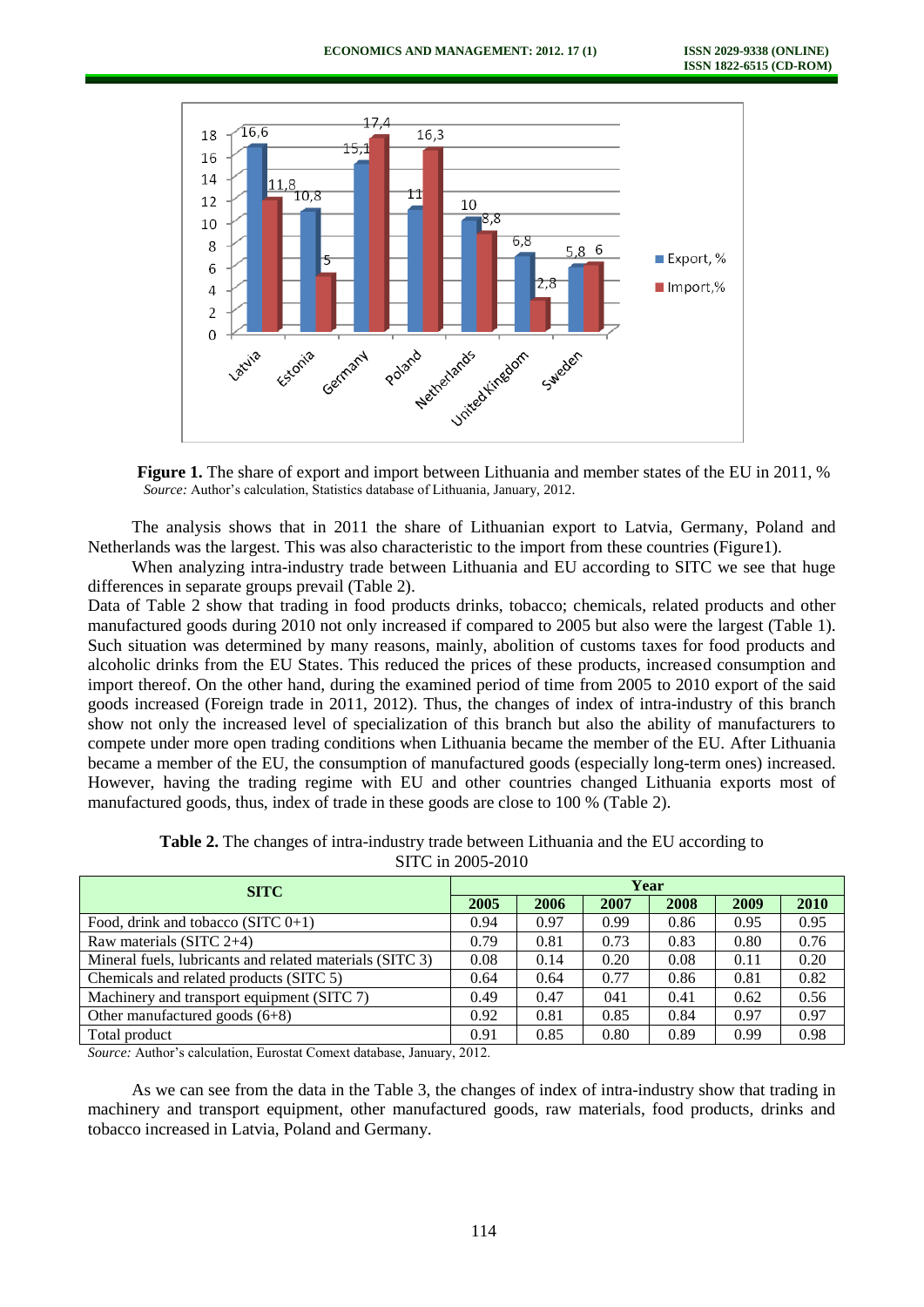| <b>SITC</b>                   | Year | Latvia | <b>Estonia</b> | <b>Germany</b> | <b>Poland</b> | <b>Netherlands</b> | <b>United</b><br><b>Kingdom</b> |
|-------------------------------|------|--------|----------------|----------------|---------------|--------------------|---------------------------------|
| Food, drink and tobacco       | 2005 | 0.65   | 0.73           | 0.92           | 0.84          | 0.63               | 0.60                            |
| $(SITC 0+1)$                  | 2010 | 0.72   | 0.70           | 0.96           | 0.88          | 0.65               | 0.64                            |
| Raw materials (SITC $2+4$ )   | 2005 | 0.32   | 0.54           | 0.80           | 0.94          | 0.54               | 0.72                            |
|                               | 2010 | 0.48   | 0.47           | 0.86           | 0.97          | 0.90               | 0.91                            |
| Mineral fuels, lubricants and | 2005 | 0.85   | 0.86           | 0.62           | 0.73          | 0.67               | 0.45                            |
| related materials (SITC 3)    | 2010 | 0.68   | 0.80           | 0.59           | 0.80          | 0.65               | 0.63                            |
| Chemicals and related         | 2005 | 0.39   | 0.45           | 0.94           | 0.46          | 0.76               | 0.99                            |
| products $(SITC 5)$           | 2010 | 0.62   | 0.45           | 0.93           | 0.61          | 0.72               | 0.90                            |
| Machinery<br>and<br>transport | 2005 | 0.33   | 0.84           | 0.78           | 0.93          | 0.70               | 0.82                            |
| equipment (SITC 7)            | 2010 | 0.68   | 0.90           | 0.85           | 0.96          | 0.68               | 0.83                            |
| Other manufactured goods      | 2005 | 0.88   | 0.97           | 0.89           | 0.96          | 0.83               | 0.87                            |
| $(6+8)$                       | 2010 | 0.96   | 0.98           | 0.91           | 0.97          | 0.78               | 0.88                            |

| <b>Table 3.</b> The changes of intra-industry trade between the EU and some member states according to SITC |                  |  |
|-------------------------------------------------------------------------------------------------------------|------------------|--|
|                                                                                                             | in $2005 - 2010$ |  |

*Source:* Author's calculation, Eurostat Comext database, January, 2012.

Thus, the analysis of intra-industry trade reveals that after Lithuanian becoming the member of the EU, having national economics under development, structural changes of Lithuanian economics takes place. Having Lithuania trade with numerous foreign countries in a free trade regime influences the increase in the volumes of import and export. This is also characteristic to the examined members of EU. Due to that the share of intra-industry trade importance thereof has increased. Intra-industry trade provides more additional benefits from international trade than comparable advantage because trade within a branch enables the countries to gain benefit from larger markets. Thus, the nature of international trade is changing as well as its structure of goods due to increasing specialization within a branch and the variety of produced goods increases.

#### **Conclusions**

- 1. The globalization and integration processes opened additional possibilities for development of intra-industry trade. Lithuanian integration into EU had an influence on the changes of intraindustry trade between Lithuania and the members of EU. It was determined that in recent years export of Lithuanian goods into EU countries and import from EU comprised the biggest share of all export and import. Analysis shows that the global financial and economic crisis had a huge impact on the changes of intra-industry trade and intra-industry trade between Lithuania and member states of the EU decreased.
- 2. The analysis of the basic theories of intra-industry trade shows that traditional theories cannot provide a proper understanding of intra-industry trade. These theories explained the international trade among countries using differences in resources and availability of production factors, using thereof. However, intra-industry trade fails to reflect the comparative advantage. Therefore, a new approach to intra-industry trade was provided. According to its intra-industry trade is of two kinds: horizontal and vertical.
- 3. The analysis of the basic methods of measurement of intra-industry trade shows that various methods are used for measuring intra-industry trade. To examine the changes of intra-industry between Lithuania and its trading partners in light of economic crisis is used Grubel–Lloyd index. This index as an indicator of the degree of industrial specification helps to study Lithuanian ability to compete in a more open trade setting. The index of intra-industry trade is used to calculate proportion of trade in each product involves both imports and exports.
- 4. On the basis of SITC is determined concentration of intra-industry trade flows to the groups of countries. Analysis shows that growth tendency of intra-industry trade is characteristic between Lithuania and Latvia, Poland, Germany and Netherlands and tendency of reduction with Estonia and United Kingdom. Researches indicate that regarding economic recession in all countries of the EU Lithuanian intra-industry trade with analyzing countries decreased. However intra-industry trade of all examined countries with EU is predominant if compares to inter-industry trade. This is